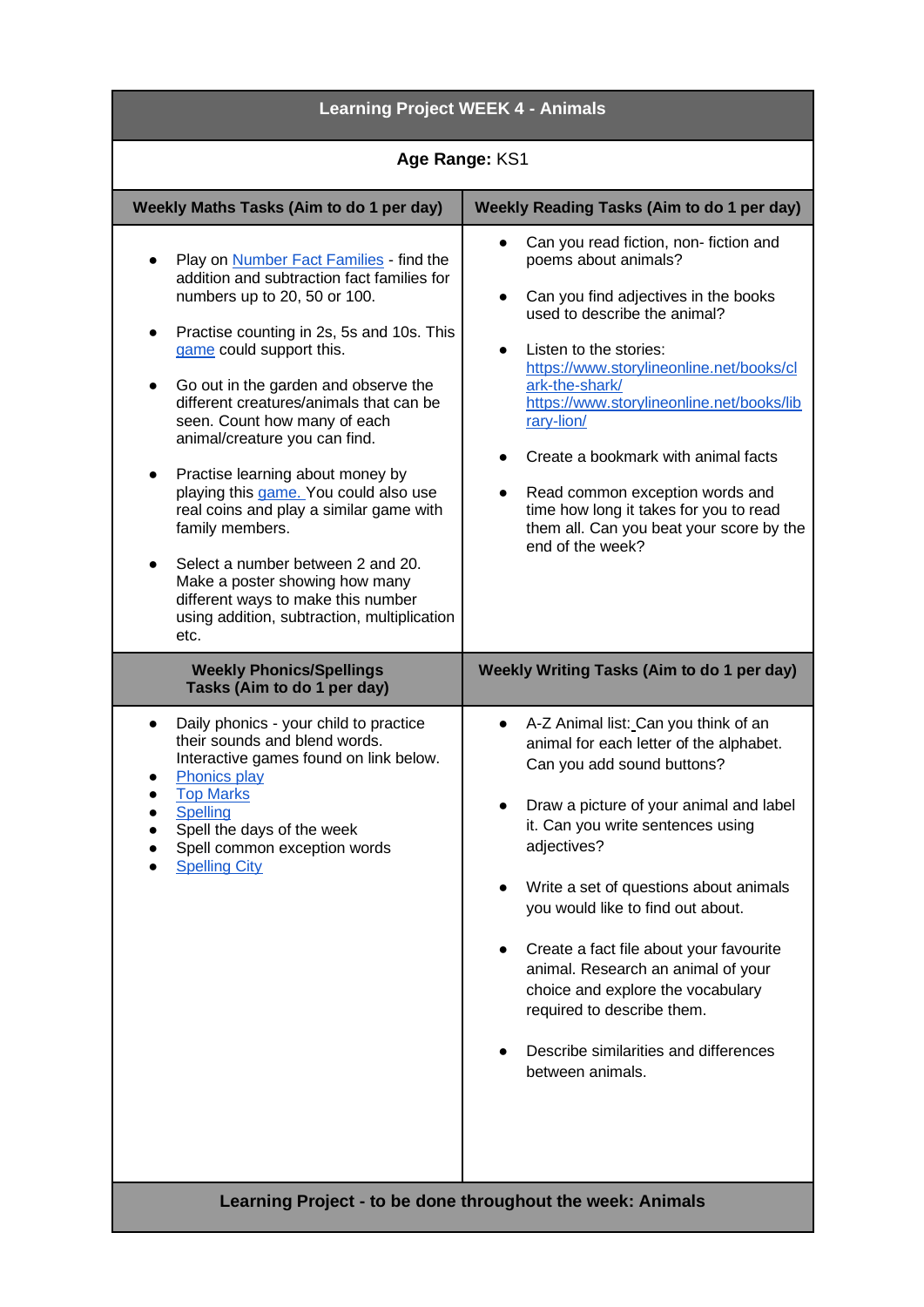## **The project this week aims to provide opportunities for your child to learn more about key animals they are interested in. Learning may focus on exploring the physical aspects of an animal, their habitat, categorising animals etc.**

**Find out about:**

What are mammals?, What are amphibians? What are birds? What are fish? What are reptiles? What are minibeasts? **<https://www.bbc.co.uk/bitesize/topics/z6882hv>**

**Create a mask :** Using different materials around the house, create a mask of their favourite animal. Think about the colours and shape. Can they add different textures to their mask?



**Where does your animal live?** Pla[y this s](http://resources.hwb.wales.gov.uk/VTC/animal_homes/eng/Introduction/default.htm)orting activity to develop their understanding of where different animals live.

**Animal grouping:** Get your child to group animals into two columns. Identifying animals that can fly and cannot fly. What do animals eat? Scientists group animals into three different groups according to what animals eat. These groups are carnivores, herbivores and omnivores. Carnivores eat other animals, herbivores eat plant material including fruit, leaves, vegetables, omnivores eat a mixture of meat and plant material. *(Animals that eat other animals are called carnivores. Animals that eat plants are called herbivores. Animals that eat both plants and other animals are called omnivores)*  **[Sorting Cards](https://www.twinkl.co.uk/resource/t-t-19730-animal-groups-sorting-cards-photos)**

**Needs of an animal.** Can all animals be kept as a pet? Think about a particular animal and find out

if that animal could be a pet. Draw pictures of different animals. Sort the animals into two groups; suitable for a pet and not suitable for a pet. Explain why animals were sorted in a particular way.

[www.rspcaeducation.org.uk/teachers](http://www.rspcaeducation.org.uk/teachers) - Design a leaflet explaining to potential pet owners what each animal will need. - Interview a pet owner to discuss the responsibilities involved with looking after an animal. How often do they need to find their pet? Who helps clean? What does



their pet eat? Find some pegs at home. Can you create your own mini animal or object, cut it in half and stick it to a peg.

**Nocturnal animals** - What do they think this word means? [Watch](https://www.bbc.co.uk/bitesize/clips/zsshfg8) and discuss the animals they saw. Have they seen these animals? How could they describe them? [Play](https://ictgames.com/mobilePage/nocturnal/index.html) Nocturnal animals are more active at night than during the day. These animals sleep during the day, often in a burrow or den. They have special adaptations that help them survive in the dark. Over millions of years, these animals have developed traits that help them survive in the darkness. Nocturnal animals may have larger ears to hear better, bigger eyes to see better, and body parts that glow in the night. Create your own big-eyed nocturnal [animal art.](https://www.greenkidcrafts.com/6-nocturnal-animal-crafts/)

## **Additional learning resources parents may wish to engage with**

**[Classroom Secrets Learning Packs -](https://classroomsecrets.co.uk/free-home-learning-packs/)** These packs are split into different year groups and include activities linked to reading, writing, maths and practical ideas you can do around the home.

**[Twinkl](https://www.twinkl.co.uk/offer/UKTWINKLHELPS?utm_source=promo&utm_medium=email&utm_campaign=England_coronavirus_schools_email&utm_content=offer_link) -** to access these resources click on the link and sign up using your own email address and creating your own password. Use the offer code UKTWINKLHELPS.